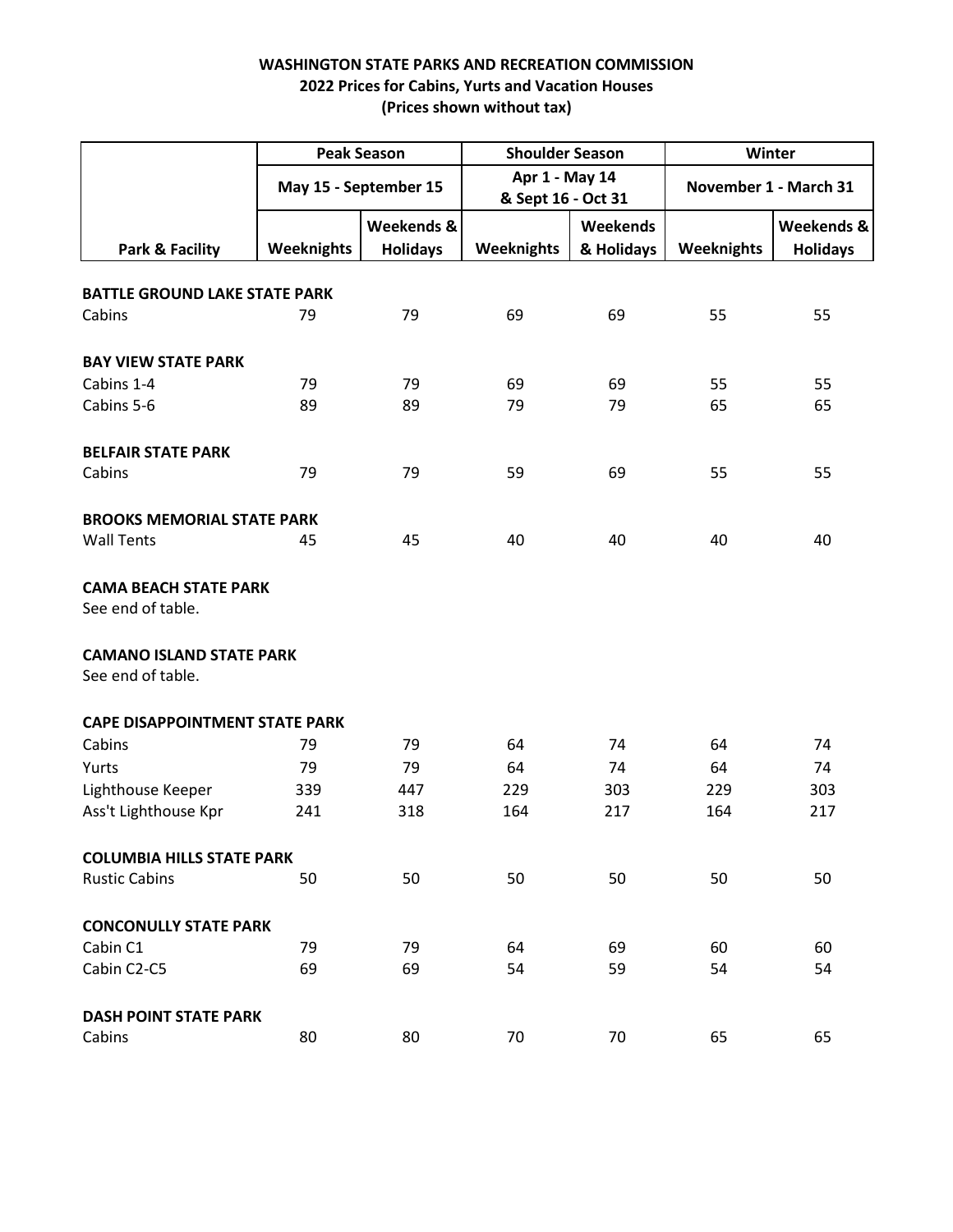|                                   | <b>Peak Season</b><br>May 15 - September 15 |                               | <b>Shoulder Season</b><br>Apr 1 - May 14<br>& Sept 16 - Oct 31 |                        | Winter<br>November 1 - March 31 |                               |
|-----------------------------------|---------------------------------------------|-------------------------------|----------------------------------------------------------------|------------------------|---------------------------------|-------------------------------|
|                                   |                                             |                               |                                                                |                        |                                 |                               |
| Park & Facility                   | <b>Weeknights</b>                           | Weekends &<br><b>Holidays</b> | <b>Weeknights</b>                                              | Weekends<br>& Holidays | <b>Weeknights</b>               | Weekends &<br><b>Holidays</b> |
| <b>DECEPTION PASS STATE PARK</b>  |                                             |                               |                                                                |                        |                                 |                               |
| C2-C6 Campground                  | 79                                          | 84                            | 69                                                             | 79                     | 55                              | 55                            |
| C7 Cornet Bay                     | 100                                         | 100                           | 100                                                            | 100                    | 100                             | 100                           |
| C8 Cornet Bay                     | 120                                         | 120                           | 120                                                            | 120                    | 120                             | 120                           |
| <b>DOSEWALLIPS STATE PARK</b>     |                                             |                               |                                                                |                        |                                 |                               |
| Cabins                            | 79                                          | 79                            | 69                                                             | 69                     | 55                              | 55                            |
| <b>Platform Tents</b>             | 59                                          | 59                            | 49                                                             | 59                     | 49                              | 49                            |
| <b>FIELDS SPRING STATE PARK</b>   |                                             |                               |                                                                |                        |                                 |                               |
| <b>Tamarack Cabin</b>             | 70                                          | 70                            | 70                                                             | 70                     | 70                              | 70                            |
| Wohelo Lodge                      | 180                                         | 180                           | 180                                                            | 180                    | 180                             | 180                           |
| <b>TeePees</b>                    | 40                                          | 40                            | closed                                                         | closed                 | closed                          | closed                        |
| <b>FORT COLUMBIA STATE PARK</b>   |                                             |                               |                                                                |                        |                                 |                               |
| Scarborough House                 | 290                                         | 321                           | 243                                                            | 290                    | 243                             | 290                           |
| <b>Steward's House</b>            | 182                                         | 201                           | 153                                                            | 182                    | 153                             | 182                           |
| <b>FORT FLAGLER STATE PARK</b>    |                                             |                               |                                                                |                        |                                 |                               |
| <b>Engineer's House</b>           | 131                                         | 131                           | 119                                                            | 131                    | 101                             | 119                           |
| <b>Hospital Steward's</b>         | 131                                         | 131                           | 119                                                            | 131                    | 101                             | 119                           |
| <b>NCO North &amp; South</b>      | 131                                         | 131                           | 119                                                            | 131                    | 101                             | 119                           |
| <b>Waterway House</b>             | 207                                         | 207                           | 187                                                            | 207                    | 158                             | 187                           |
| <b>GRAYLAND BEACH STATE PARK</b>  |                                             |                               |                                                                |                        |                                 |                               |
| Yurts                             | 89                                          | 89                            | 69                                                             | 79                     | 69                              | 79                            |
| <b>IKE KINSWA STATE PARK</b>      |                                             |                               |                                                                |                        |                                 |                               |
| Cabins                            | 79                                          | 79                            | 69                                                             | 69                     | 55                              | 55                            |
| <b>KANASKAT-PALMER STATE PARK</b> |                                             |                               |                                                                |                        |                                 |                               |
| Yurts                             | 69                                          | 79                            | 59                                                             | 69                     | 50                              | 50                            |
| KITSAP MEMORIAL STATE PARK        |                                             |                               |                                                                |                        |                                 |                               |
| Cabins (C1-C4)                    | 79                                          | 79                            | 69                                                             | 69                     | 55                              | 55                            |
| <b>LEWIS AND CLARK STATE PARK</b> |                                             |                               |                                                                |                        |                                 |                               |
| Lewis & Clark Lodge               | 270                                         | 270                           | 270                                                            | 270                    | 270                             | 270                           |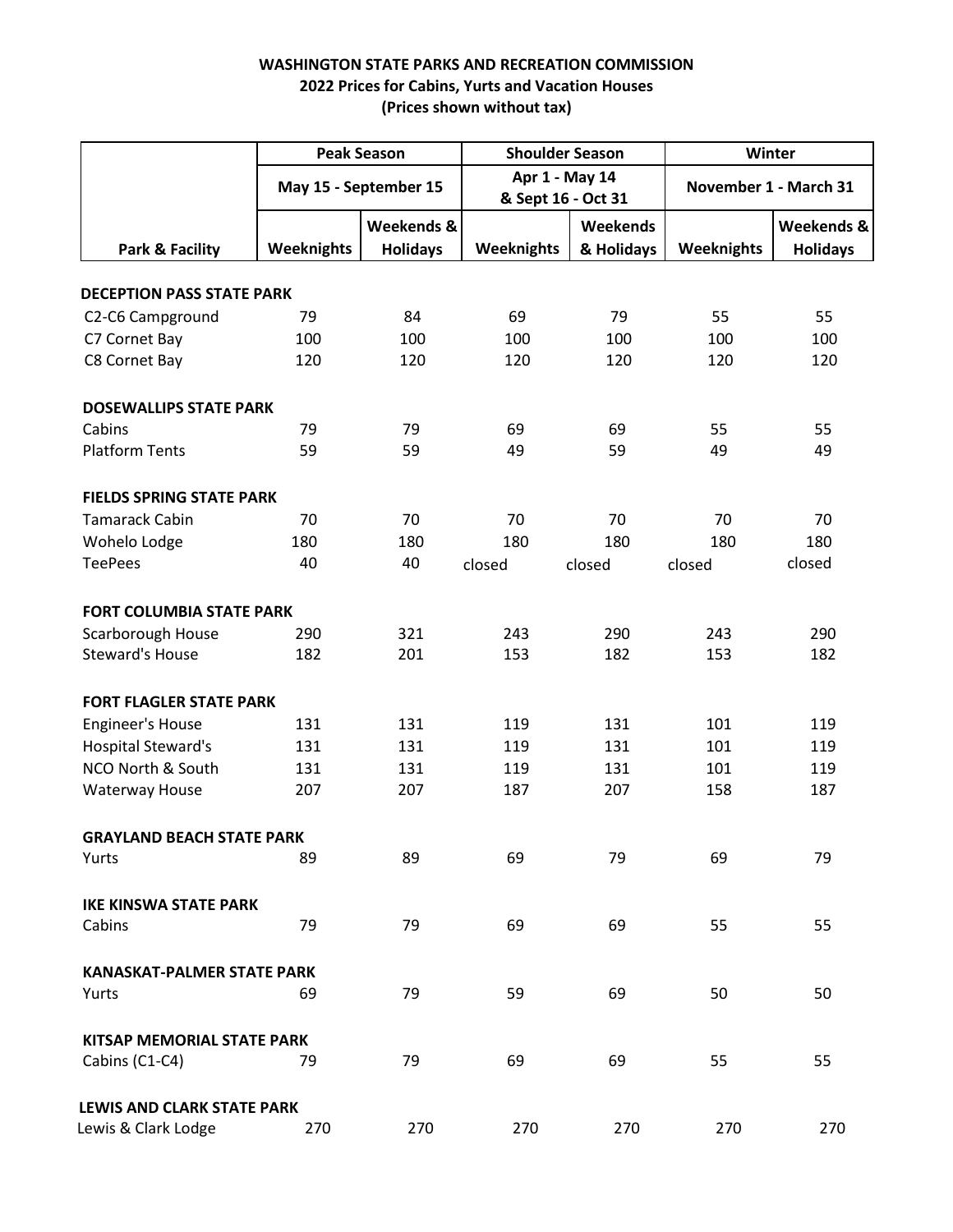|                                  | <b>Peak Season</b>    |                               | <b>Shoulder Season</b>               |                        | Winter                |                               |
|----------------------------------|-----------------------|-------------------------------|--------------------------------------|------------------------|-----------------------|-------------------------------|
|                                  | May 15 - September 15 |                               | Apr 1 - May 14<br>& Sept 16 - Oct 31 |                        | November 1 - March 31 |                               |
| Park & Facility                  | <b>Weeknights</b>     | Weekends &<br><b>Holidays</b> | <b>Weeknights</b>                    | Weekends<br>& Holidays | <b>Weeknights</b>     | Weekends &<br><b>Holidays</b> |
| <b>LINCOLN ROCK STATE PARK</b>   |                       |                               |                                      |                        |                       |                               |
| Cabins C1-C4                     | 79                    | 79                            | 59                                   | 59                     | 55                    | 55                            |
| Cabins C5-C12                    | 125                   | 125                           | 100                                  | 100                    | 100                   | 100                           |
| <b>MILLERSYLVANIA STATE PARK</b> |                       |                               |                                      |                        |                       |                               |
| Lakeside Cottage                 | 149                   | 169                           | 109                                  | 129                    | 109                   | 129                           |
| <b>MOUNT SPOKANE STATE PARK</b>  |                       |                               |                                      |                        |                       |                               |
| Quartz Mtn Lookout               | 99                    | 99                            | 69                                   | 79                     | closed                | closed                        |
| PACIFIC BEACH STATE PARK         |                       |                               |                                      |                        |                       |                               |
| Yurts                            | 74                    | 84                            | 59                                   | 69                     | 59                    | 69                            |
| <b>PARADISE POINT STATE PARK</b> |                       |                               |                                      |                        |                       |                               |
| Yurts                            | 69                    | 69                            | 55                                   | 55                     | 55                    | 55                            |
| PEARRYGIN LAKE STATE PARK        |                       |                               |                                      |                        |                       |                               |
| Cabins 1 & 2                     | 89                    | 89                            | 79                                   | 79                     | closed                | closed                        |
| Cottage                          | 163                   | 163                           | 135                                  | 149                    | closed                | closed                        |
| <b>POTHOLES STATE PARK</b>       |                       |                               |                                      |                        |                       |                               |
| Cabins 85 & 86                   | 79                    | 84                            | 74                                   | 74                     | 64                    | 64                            |
| Cabins 62, 110 & 111             | 69                    | 79                            | 64                                   | 69                     | 55                    | 55                            |
| <b>RASAR STATE PARK</b>          |                       |                               |                                      |                        |                       |                               |
| Cabins                           | 103                   | 103                           | 87                                   | 87                     | 69                    | 79                            |
| <b>RIVERSIDE STATE PARK</b>      |                       |                               |                                      |                        |                       |                               |
| Cabins                           | 125                   | 125                           | 99                                   | 99                     | 99                    | 99                            |
| <b>SEAQUEST STATE PARK</b>       |                       |                               |                                      |                        |                       |                               |
| Yurts                            | 79                    | 79                            | 59                                   | 69                     | 55                    | 55                            |
| <b>STEAMBOAT ROCK STATE PARK</b> |                       |                               |                                      |                        |                       |                               |
| Cabins                           | 79                    | 84                            | 59                                   | 59                     | 55                    | 55                            |
| <b>TWIN HARBORS STATE PARK</b>   |                       |                               |                                      |                        |                       |                               |
| Cabins                           | 79                    | 79                            | 59                                   | 69                     | 55                    | 55                            |
| Yurts                            | 79                    | 79                            | 59                                   | 69                     | 55                    | 55                            |